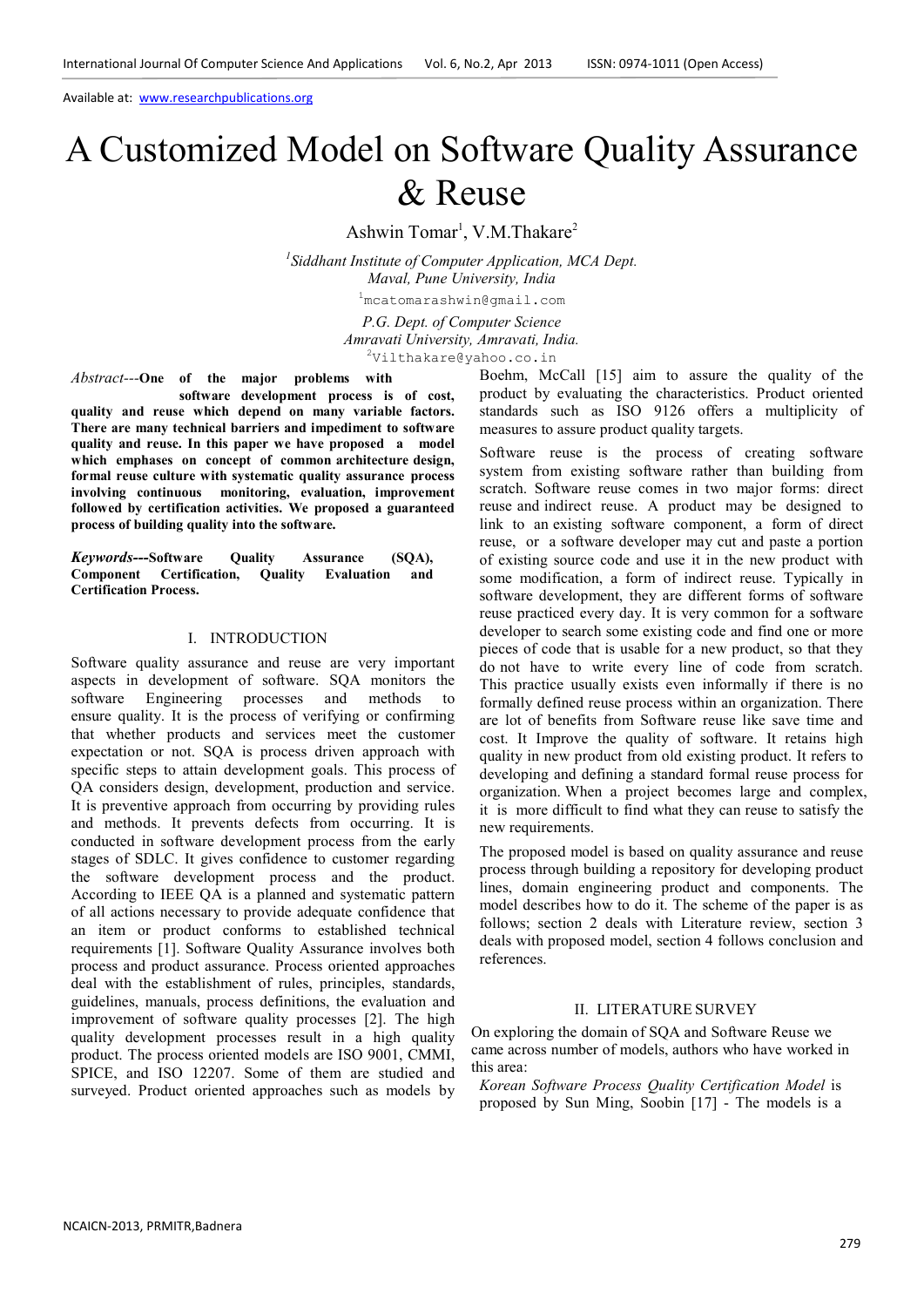Korea standard software process certification model for small medium sized companies. The model consists of 3 levels, 5 categories 17 assessment items and 76 detailed items.

*ISO 9000 Series Standards [18]*-The Quality Management system to be developed as per ISO 9000 guidelines is used for quality assurance when supplier has t demonstrathe capability to the customer. ISO 9000:2000 QMS guides for fundamental and vocabulary, ISO 9001:2000 QMS guides for Requirements and ISO 9004:2000 QMS is for Performance Improvement. ISO 9001:2000 standard gives the requirements to develop a quality management system. It has eight clauses.

*Quality Assurance Model for Analysis Phase* [4] - Ejaz, Nazmeen & Zafar proposed a Quality Assurance model for analysis phase. If defect is not detected it increases the cost of the product. If quality produced at analysis phase then the

50% of development efforts is reduced. Hence the author proposed a model for systematic verification and assessment of the analysis phase. The model provides a roadmap to the quality assurance people to conduct their activities in a systematic manner during the requirement analysis phase. The main elements of evaluation in this phase *are the people* (capable team to generate checklist), *the process* (standard and should be in manner) and the *product documents* (SRS, IRS i.e. software requirement specifications and interface requirement specification).

*Capability Maturity Model* [18]-addresses the process improvement in software development organizations. CMM identifies a set of guidelines that need to be implemented for producing quality software. The CMM framework has been accepted as very comprehensive framework for quality processes implementation. It consists of 5 maturity levels, 4 categories and 25 processes. Software capability is defined as range of expected results that can be achieved by following a software process. The actual performance achieved by process is considered as software process performance. The extent to which a process is explicitly defined, managed, measured, controlled and effective is defined as Software Process Maturity.

*Requirements of Software Quality Assurance Models i.e. Complexity Model* [11] - Author has suggested a software quality model to test the different factors that affect the quality of software increases the productivity of the software by taking in consideration the software complexity. The proposed model showed how to provide safe, reliable and quality engineering product to develop, by taking all factors affecting software quality to reach the ISO 9126. In short this model showed relationship between problem and constrain that might affect the quality and productivity of the software. Software complexity is considered that main factor affecting the quality and productivity of the software.

*Six Sigma [18]* - It is statistical measure of variation in a process. It is said that Process has achieved six sigma if the quality is 3.4 Defect per million opportunities. Main focus of six sigma is on reducing defects and variations in the processes. There are two models suggested for it which are DMADV i.e (D-define, M-measure, A - analysis, Ddesign,

V-verify & DMAIC (I-improve, C-control). Six Sigma is about techniques, techniques, tools, statistics and people who implements.

*SPICE* [18] - It is Software Process Improvement and Capability determination (SPICE) is for software process improvement. It provides framework based on process definition, process assessment, capability determination, and process improvement. In these standards various processes required for software development are categorized into nine processes with nine attributes.

*Quality Planning Model & Modified Framework* [13]-The framework proposed by Shahela Saif, Aliya Ashraf Khan & Dr Fahim Arif is an analysis of framework proposed by Frank Elberzhanger and Christian Denger. They have suggested improvements and overcome limitations in their proposed framework. They gave emphasis on various elements of models which are categorized under influencing factors (development context, goals, new technology, resources, artifacts, tool), variation factor (resource, focus, scope, entry/exit criteria, inspection process, testing), technique characteristics, QA gate, QA technique, QA Strategy.pestige, wealth and power i.e between boss and subordinate), uncertainty avoidance (is degree to which people in societies tolerate uncertain situations)

*Improving Quality through Software Process Models in Thailand* [14] - *Phongaibul & Boehm* showed that Thailand people have different culture values and hence found it difficult to implement the Software Process Models. Models given by SEI and USA (e.g. CMM, CMMI) are more tailored to western cultures. The models of culture differences from Edward T.Hall and Greet Hofstede are used as culture dimensions to explain the difference in cultures towards software process models and improvements. The result revealed that main culture dimension are power distance (*is degree of inequality in prestige, wealth and power*

*e between boss and subordinate*), uncertainty avoidance ( *is degree to which people in societies tolerate uncertain situations*), masculinity/feminity , Monochronic/Polychronic time and high/low context languages *( refers to amount of information conveyed during communication including voice, gestures and facial expression*).The paper focused by

*i.*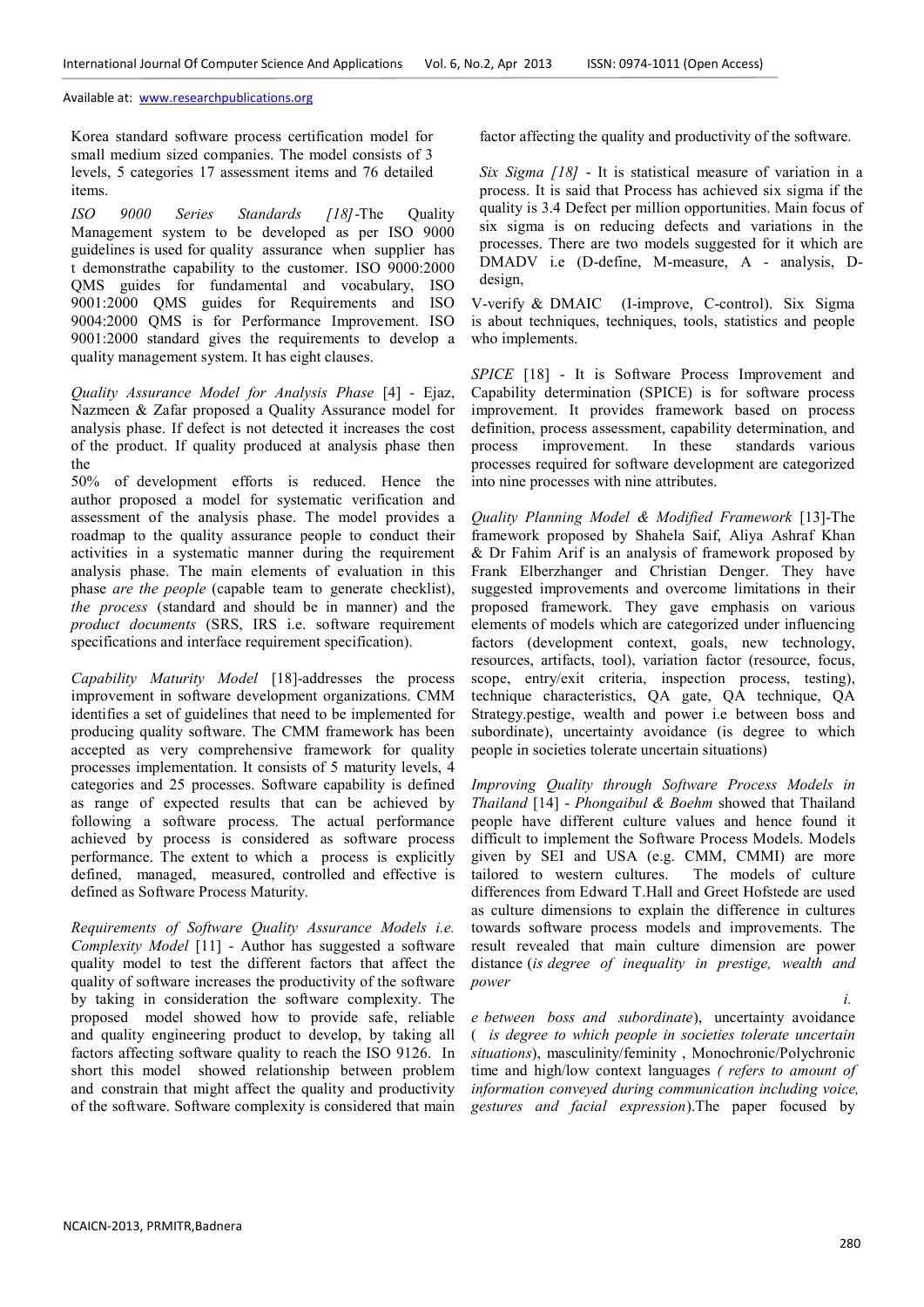showing that Thailand culture is polychromic, high context languages, high power distance, highly uncertainty avoidance, more collective ( based decisions), feminine countries, long term oriented country ( long term expectation).

# *A Composite Model for Software Quality Assurance, www.stickymind.com[20]-*This model integrates

 Quality Assurance review and measurement processes. Both these processes provide better visibility. The model identifies ten processes which are categorized as Quality Assurance Process and Measurement Process. All these process has to be monitored by using metrics.

 The variation (deviation) is assessed. The key parameters are identified and measured. The process is controlled by taking corrective action.

*Open Source Software Development Model* [9]:- It is faster, safer methodology/model to improve software quality assurance. In open source user has to have a license agreement and pay some money to the owner or maintainer of code. Author name has to be preserved and copyright statement under it.

*Quality Assurance: Much More than Testing [3]:* Quality assurance deals with process. Testing is finding errors, defect, and bugs. QA is preventive process while testing is detective process. More strictly the process of development is followed better is the level of Quality. If it is strictly followed the efforts required in removing the bugs while testing gets reduced.

*A Study of Software Reuse and Models [23]:* The Models proposed are on - Reuse cost-benefits, Maturity assessment, Amount of reuse, Failure modes, Reusability metrics, and Reuse library metrics.

*Reuse Component Model [12]* – by Arun Sharma proposed a model to bring out relationship among metrices and with a view to establish quantitative estimation of quality and validate the suggested model.

III. PROPOSED MODEL

The proposed model is a generalized form of Software Quality Assurance Reuse model which involves many factors and variables. Model depends on factors like human (people), management skills, environment, formal reuse process, organization type, product monitoring division, evaluation division, improvement, certification processed. The model emphasis on common methodology, architecture design, reuse culture with systematic discipline quality assurance process involving continuous monitoring, evaluation, improvement and certification activities.

## *A. Problem solver, Estimation & Forecasting Division*

Different type of projects are undertaken to develop. The estimation division has idea and experience of type of project to be developed. It involves predicting *cost*, *time, quality, efforts and number of people* required to develop that software. They should predict and analyses the *risk and budget.*. The *complexity* part in software is very crucial. The requirements are mapped to the design part in software development. The *failures, risks* are taken into account and goal is set. There are various *factors* like variable factor, influencing factor which are influences the development of models.

#### *B. Quality Assurance Planning & Reuse Centre*

This Center is involved in planning of quality attributes and reuse aspects involved in development of software. The Centre is associated with all other activities to implement and report the quality process within an organization. There are many activities which needs planning and managing like resource, risk, Technology, training, defect, efforts, time, budget, documentation, testing, test cases, strategies, market research, analysis, design. The technology should be selected for building reusable libraries. Training is required for developing reusable libraries. Sufficient budget and resource planning has to be taken care of.

Planning should be systematically done so that development goes smoothly. This need high investment and support from management. The management should support the developing reusable repository so that the cost of development can be brought down and hence high quality can be achieved. This needs technical engineers and hence they had to be trained. The tool support should be well planned. The risk involved should be reduced so that the process is conducted smoothly. The reusable product should be certified and for this a culture has be developed within an organization. The technology should be carefully adopted and accepted from future point of view. Complex project needs architecture development.

Software organization should have *risk rating* and classify each software development phase's deliverable according to the levels. Highest share of the budget should go to the most critical levels rather than distribute it evenly to the whole phase. Every phase of development should be classified into three types of rating i.e high risk, medium risk, and low risk. Every risk rating can be classified according to the type of work product with a known weight percentage (Wp1, Wp2, and Wp3). The practices (P) involved in work can be rated as P1, P2, and P3 [22] etc. Thus each deliverable can be classified into two or more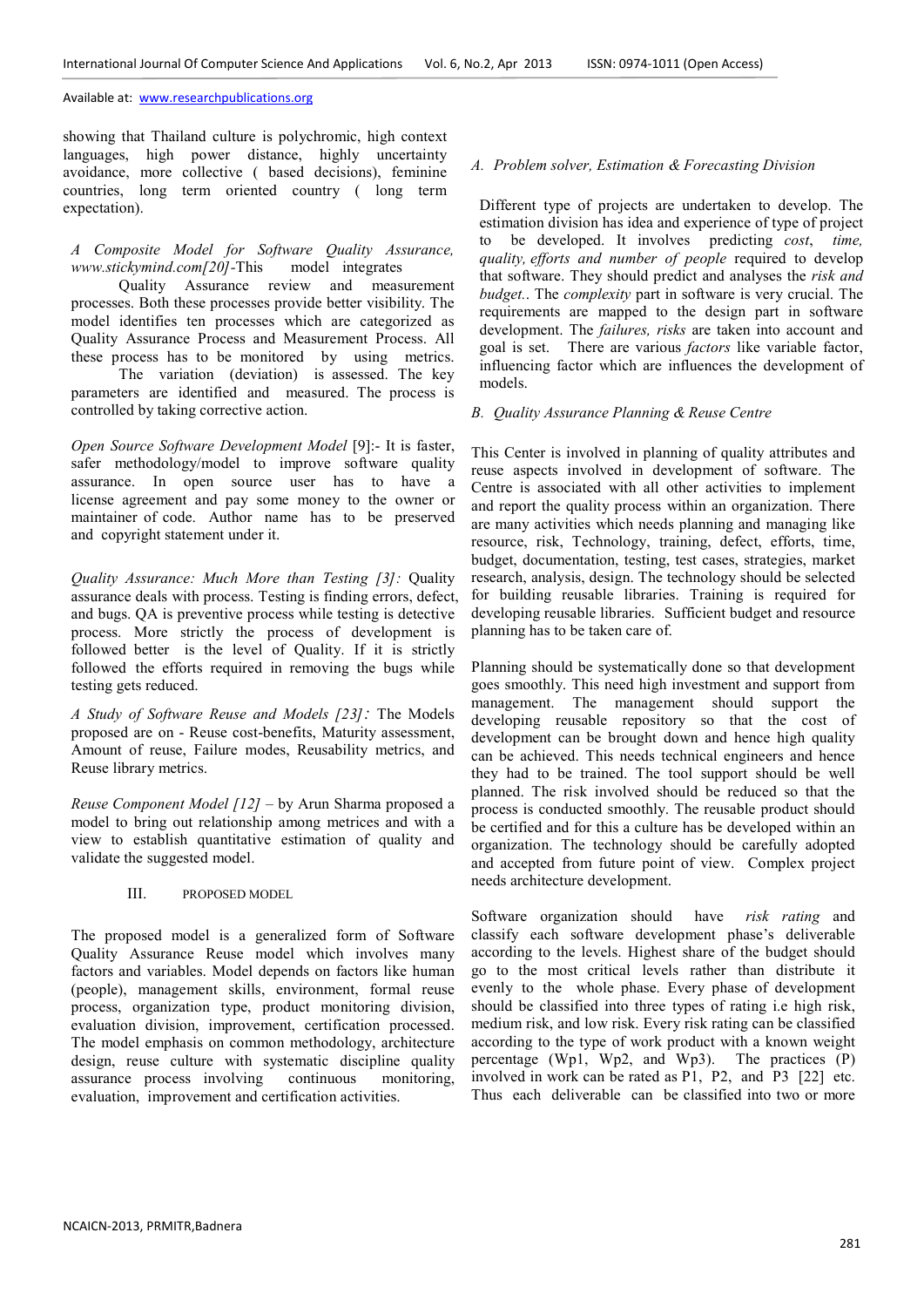work products according to risk rating levels introduced by software

 development organization and high effective practices can be applied to high risk rating level work products.

# *C. Standard and Rules Enforcing Division*

This division is basically based on enforcing rules, regulation, principles, following guidelines & ethics, implementing policy, strategy, building documentation for activities thereby enforcing quality into the software. Ethics in this division creates atmosphere and environment and hence culture within an organization[6][16]. It is also responsible for implementing quality assurance planning policy and reuse strategies required within the organization. Strict implementation of quality assurance plan will prevent defects from propagating it to next stages [18] and builds quality in product. Lot of effort is saved as it prevents insertion and propagation of defects.

### *D. Manufacturing Processing Division*

Development of software is a manufacturing process. It is broadly classified into four phases which are analysis, design, implementation and maintenance. Each phases is broken into sub process. Every sub process has input, output, control mechanism and transformation. The input of one phase is the output of other phases. Each complex process is associated with many activities. There are different approaches to software development like structured development, object oriented development, and component based development and web-based development [21].

*Analysis* - The requirement are taken and analyzed from reusable and quality assurance aspects.

 Requirement specification and feasibility report is produced after seeing the feasible solution of the problem. The solution is obtained from technical, cost, social and legal aspects. Feasibility report if accepted is signed and approved to proceed for designing phase. In case of any deviation from normal process the action is taken to bring back the process to its normal track.

*Design* - After analysis phase once more review of requirements are done. They are mapped to designing aspects. They are converted into designing phase with help of available tools. Testing is followed by coding. The designing is done looking into the issues of reusing code, modules, and form, and report, tools like DFD, ERD, and Gantt Charts. UML diagrams like class diagram, object diagram, activity diagram, sequence diagram are quite helpful in case of object oriented development etc. Legal issues are taken into consideration. Reuse practices are

adopted on basis of organization and management support, development process and techniques adopted. Reuse is made a formal process in this model. *Implementation-*Software is implemented. There can be parallel, direct or indirect conversion of software. There are many critical success factors in implementation of software. *Maintenance -* This is followed by maintenance of software. Best practices are adopted for developing a repository for long run.

### *E. Monitoring & Reviewing the Manufacturing Division*

The main purpose of this division is to monitor the manufacturing process and all the activities involved in software development process. These activities associated with the manufacturing division are carefully and closely observed. If something goes wrong from normal process it is brought back by taking proper action.

The various tools are used to detect and remove the software defect originated in different phase of development/ manufacturing. Some of the tools used are root cause analysis, orthogonal defect classification, Defect Containment Matrix, work product Classification Matrix [8]. The matrix is applied to tract the defect injection and removal activity i.e. in which phase a defect was inserted and in which phase was removed. Their role is to verify that each phase artifact to software specifications and requirement and deviation from them.

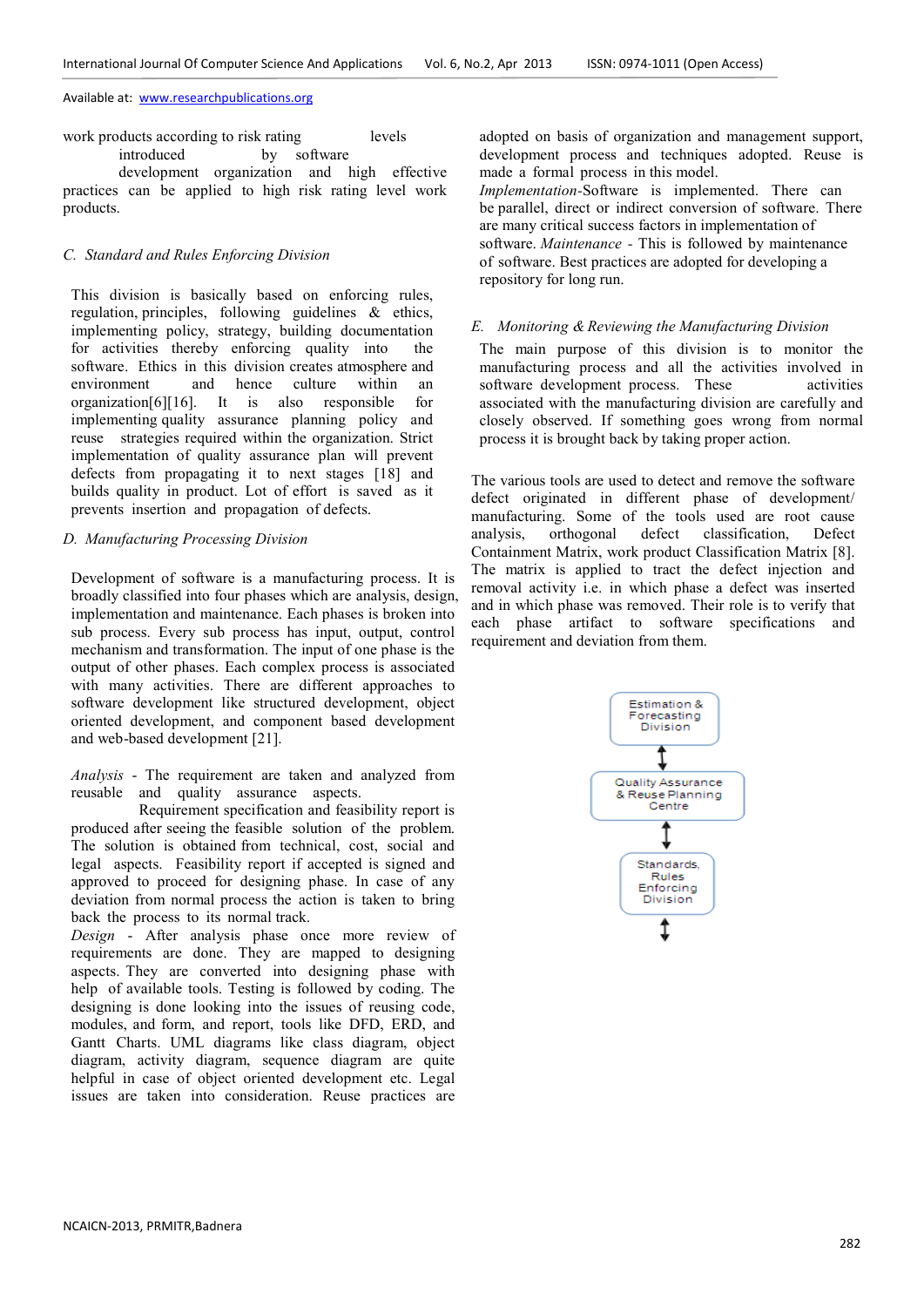

A – Analysis, I – Implementation, D-Design, M-Maintenance

#### *F. Reusable epository*

Software reuse is the process of creating software system from existing software rather than building from scratch. Software reuse improves quality, productivity and saves time. The reusable artifacts are collected in the repository. It can be used for reusing product for different reusable areas like Domain Engineering, Product Line, Component Based development, application framework etc**.**  This will bring the cost down and improve quality of products in long run

#### *G. Evaluation, Improvement & Certification Division*

Quality control division involves evaluation, improvement and certification. This evaluation means measuring the quality This division is associated with metrics framework. The various metrics are used which indicate the development of the process. The reusable metrices should be incorporated. E.g. DRE i.e Defect *Removal Efficiency* is a common metrics which measures the effectiveness of defect removal of development phase by comparing defects found and removed before release to defect found after release[7]. It is given in percentage.

The evaluation process is lengthy process. i) Establish a team to evaluate the goal and scope of the process. ii) Specify what has to be evaluated. iii) Specify the quality, technique, goal and specification of evaluation. iv) Design the technique, tool, cost and schedule for evaluation. v) After that execute the evaluation process in particular environment. vi) Analyses the result and develop the report. During evaluation different aspects are monitored. In case of poor result the improvement are suggested [6] [13]. The process is improved for betterment of results [10].

Quality management system is a cyclic, continuous improvement process which involves management, resources, product development, measurement analysis and improvement [5]. Self-assessment and subsequent investigation provides introspection and give organization to strength and weakness [10].

Different techniques are proposed by different author for estimating quality of software. These techniques are studied and categories [24] which are Regression

Tree,Poisson Regression, Zero-inflated Poisson, Case Based Reasoning, Decision Tree, Data Sampling, Boosting, Simulation, Neural network, Genetic Algorithm, Bayesian Network, Principal Component Analysis, Adaptive Boosting, Data Mining, Statistical Method, Fuzzy Logic, Software Life cycle management Method, Combination of estimates, Rule Based Induction (RI), Function Points, Rules based, Classification and Regression Tree algorithm, Product based, Process based, Metrics<br>Classification Tre

Tree Disc Algorithm, Dependency Graph and Analogy Based Reasoning, Rule Induction Models.

The certified product means that the quality is assured after being tested and software do not presents unexpected and undesired behavior. The process can be certified. More over the reusable artifacts are certified by different ways so that reusable libraries can be developed. All this certified assets are listed with their function, classes and code. Their behavior is also explored and confirmed.

# *H. Reusable Artifacts, Finished Product & User Satisfaction: The quality of product is determined by the internal factors*

generated during all the phase (analysis, design, implementation and maintenance) of development. This internal quality has impact on the external quality of the product.

#### *I. Services & Repository*

The components which are certified Guarantees the